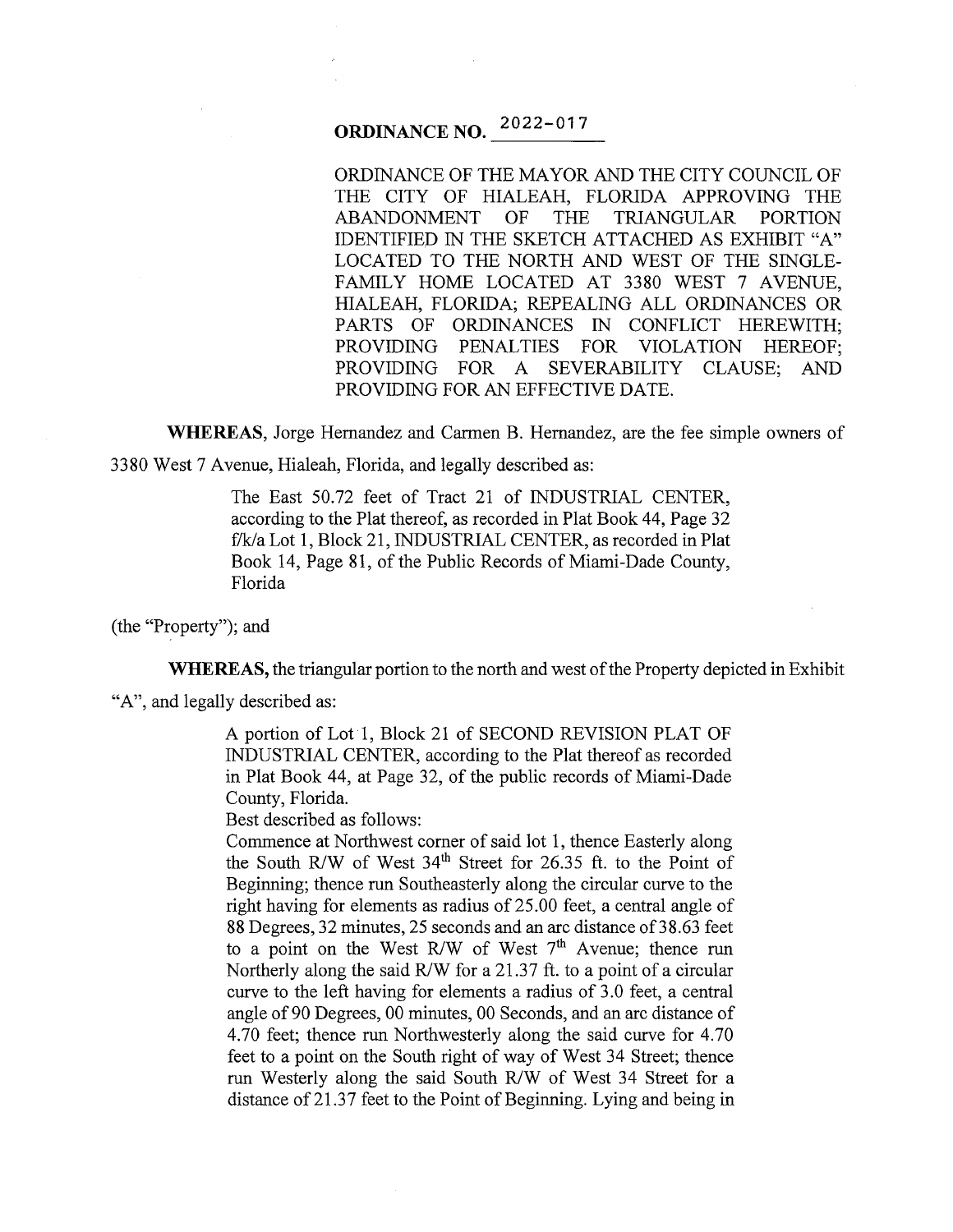# Ordinance No.  $\frac{2022-017}{p_{200c}2}$ Page 2

Miami-Dade County containing approximately 128.0 sq. ft. more or less.

is owned by the city; and

**WHEREAS,** Jorge Hernandez and Carmen B. Hernandez have requested that the City of Hialeah approve the abandonment of the triangular portion, as the owner has maintained it over the years, and there exist no utilities under this triangular portion, and is of no use to the city; and

**WHEREAS,** the City of Hialeah Streets Department has no objection to the Release of the triangular portion consisting of approximately 128.0 sq. ft. more or less of land abutting West 34 Street and West 7 Avenue; and

NOW, THEREFORE, BE IT RESOLVED BY THE MAYOR AND THE CITY COUNCIL OF THE CITY OF HIALEAH, FLORIDA, THAT:

**Section 1:** The recitations and findings contained in the preamble to this Ordinance are hereby adopted by reference thereto and incorporated as if fully set forth herein.

**Section 2:** The City of Hialeah, Florida hereby approves and consents to the release and abandonment of the triangular portion of the property depicted in Exhibit "A" and legally described as:

> A portion of Lot 1, Block 21 of SECOND REVISION PLAT OF INDUSTRIAL CENTER, according to the Plat thereof as recorded in Plat Book 44, at Page 32, of the public records of Miami-Dade County, Florida.

Best described as follows:

Commence at Northwest comer of said lot 1, thence Easterly along the South R/W of West 34<sup>th</sup> Street for 26.35 ft. to the Point of Beginning; thence run Southeasterly along the circular curve to the right having for elements as radius of 25.00 feet, a central angle of 88 Degrees, 32 minutes, 25 seconds and an arc distance of38.63 feet to a point on the West R/W of West  $7<sup>th</sup>$  Avenue; thence run Northerly along the said R/W for a 21.37 ft. to a point of a circular curve to the left having for elements a radius of 3.0 feet, a central angle of 90 Degrees, 00 minutes, 00 Seconds, and an arc distance of 4.70 feet; ; thence run Northwesterly along the said curve for 4.70 feet to a point on the South right of way of West 34 Street; thence run Westerly along the said South R/W of West 34 Street for a distance of 21.37 feet to the Point of Beginning. Lying and being in Miami-Dade County containing approximately 128.0 sq. ft. more or less.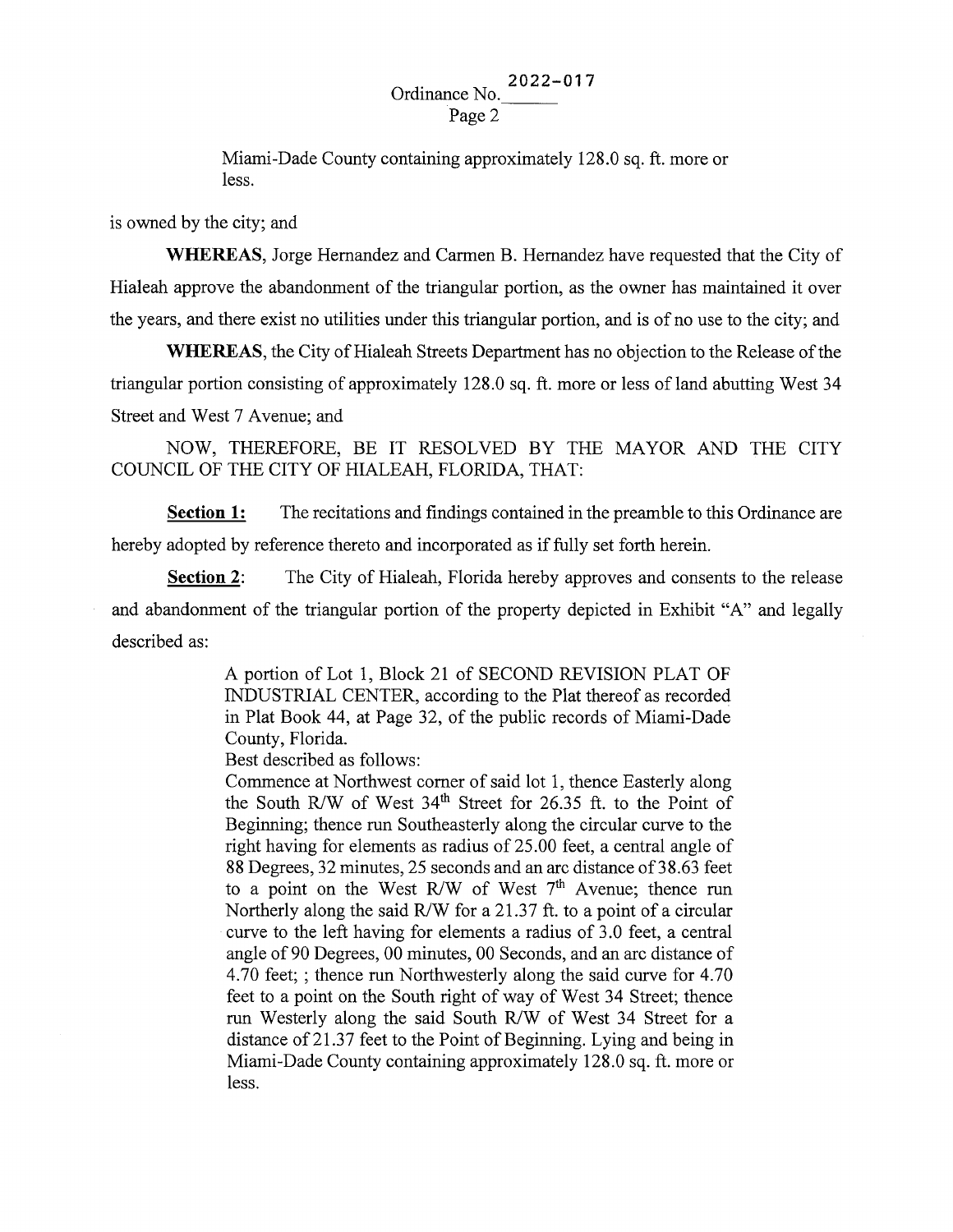## **Section 3: Repeal of Ordinances in Conflict.**

All ordinances or parts of ordinances in conflict herewith are hereby repealed to the extent of such conflict.

#### **Section 4: Penalties.**

Every person convicted of a violation of any provision of the Code or any ordinance, rule or regulation adopted or issued in pursuance thereof shall be punished by a civil penalty not to exceed \$500.00 within the discretion of the court or administrative tribunal having jurisdiction. Each act of violation and each day upon which any such violation shall occur shall constitute a separate offense. In addition to the penalty prescribed above, the city may pursue other remedies such as abatement of nuisance, injunctive relief, administrative adjudication and revocation of licenses or permits.

## **Section 5: Severability Clause.**

If any phrase, clause, sentence, paragraph or section of this ordinance shall be declared invalid or unconstitutional by the judgment or decree of a court of competent jurisdiction, such invalidity or unconstitutionality shall not affect any of the remaining phrases, clauses, sentences, paragraphs or sections of this ordinance.

#### **Section 6: Effective Date.**

This ordinance shall become effective when passed by the City Council and signed by the Mayor or at the next regularly scheduled City Council meeting, if the Mayor's signature is withheld or if the City Council overrides the Mayor's veto.

| of it are only council overflues are mayor's velo.                                                                                                                                |                                                                                         |                                                                                                                                                                                    |         |
|-----------------------------------------------------------------------------------------------------------------------------------------------------------------------------------|-----------------------------------------------------------------------------------------|------------------------------------------------------------------------------------------------------------------------------------------------------------------------------------|---------|
| PASSED and ADOPTED this 8                                                                                                                                                         | day of                                                                                  | March                                                                                                                                                                              | , 2022. |
|                                                                                                                                                                                   | CarZogby                                                                                |                                                                                                                                                                                    |         |
|                                                                                                                                                                                   | Council President                                                                       |                                                                                                                                                                                    |         |
| Attest:<br>Marbelys Fatig, City Clefk<br>pproved-as-to-legal-sufficiency and form:<br>Lorena E. Brazol City Attorney<br>S:\DJ\ORLINANCE\$\3\$80 W 7 Ave abandonment of triangular | Approved on this $  \phi \rangle$<br>Mayor Esteban Bovo, Jr.<br>and Zogby voting "Yes." | day of March<br>Ordinance was adopted by 7-0 vote with<br>Councilmembers, Calvo, Casals-Munoz,<br>Garcia-Roves, Perez, Rodriguez, Tundidor,<br>west of the single family home.docx | 2022.   |
|                                                                                                                                                                                   |                                                                                         |                                                                                                                                                                                    |         |